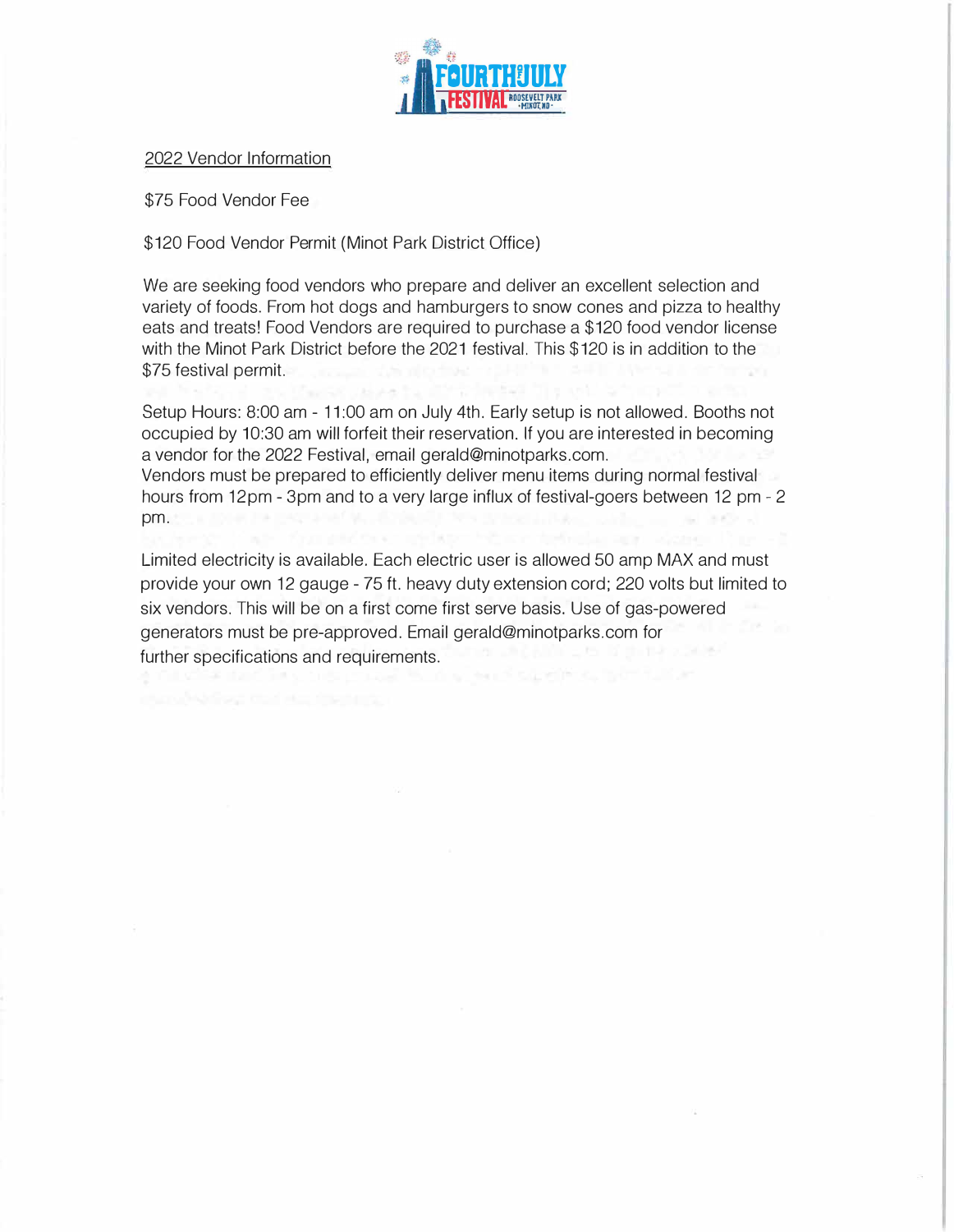

## **Food Vendor 2022**

Applications will be accepted until June 15, 2021 based on the needs of the event. If you have any questions, concerns or would like more information, please contact:

Gerald Brown , Event Coordinator

(701) 857-4136 gerald@minotparks.com

Booth Cost:

\_\_ \$75 Food Vendor Booth

Please check if electricity is required. We do have a limited number of booths with electrical access. Register early if you require it

Organization/Business: \_ \_\_\_\_\_\_\_\_ \_

Date Submitted: \_\_\_\_\_\_\_\_\_\_\_\_\_

Do you operate a food cart/trailer/permanent establishment? Y N

What Town?\_\_\_\_\_\_\_\_\_\_

Primary Contact Person:

Mailing Address:

City,State,Zip: \_\_\_\_\_\_\_\_\_\_\_\_\_\_\_\_\_\_\_\_\_\_ \_

Cell: \_\_\_\_\_\_\_\_\_\_\_\_\_ Work: \_\_\_\_\_\_\_\_\_\_\_\_ \_

Email Address: \_\_\_\_\_\_\_\_\_\_\_\_\_\_\_\_\_\_\_\_\_\_ \_

Tax-ID number (non-profits only):

Type or category of food sold: (ex. ice cream products, beverages, multi-item menu)

<u>and a strong of the strong strong and the strong strong strong and the strong strong strong strong strong strong strong strong strong strong strong strong strong strong strong strong strong strong strong strong strong str</u>

\_ List primary food items to be sold (Attach a menu and price list)

Please describe your booth setup: cart, trailer, other? Include the dimensions of your cart/ trailer and a photo of your booth setup with this application. Email photo to gerald@minotparks.com